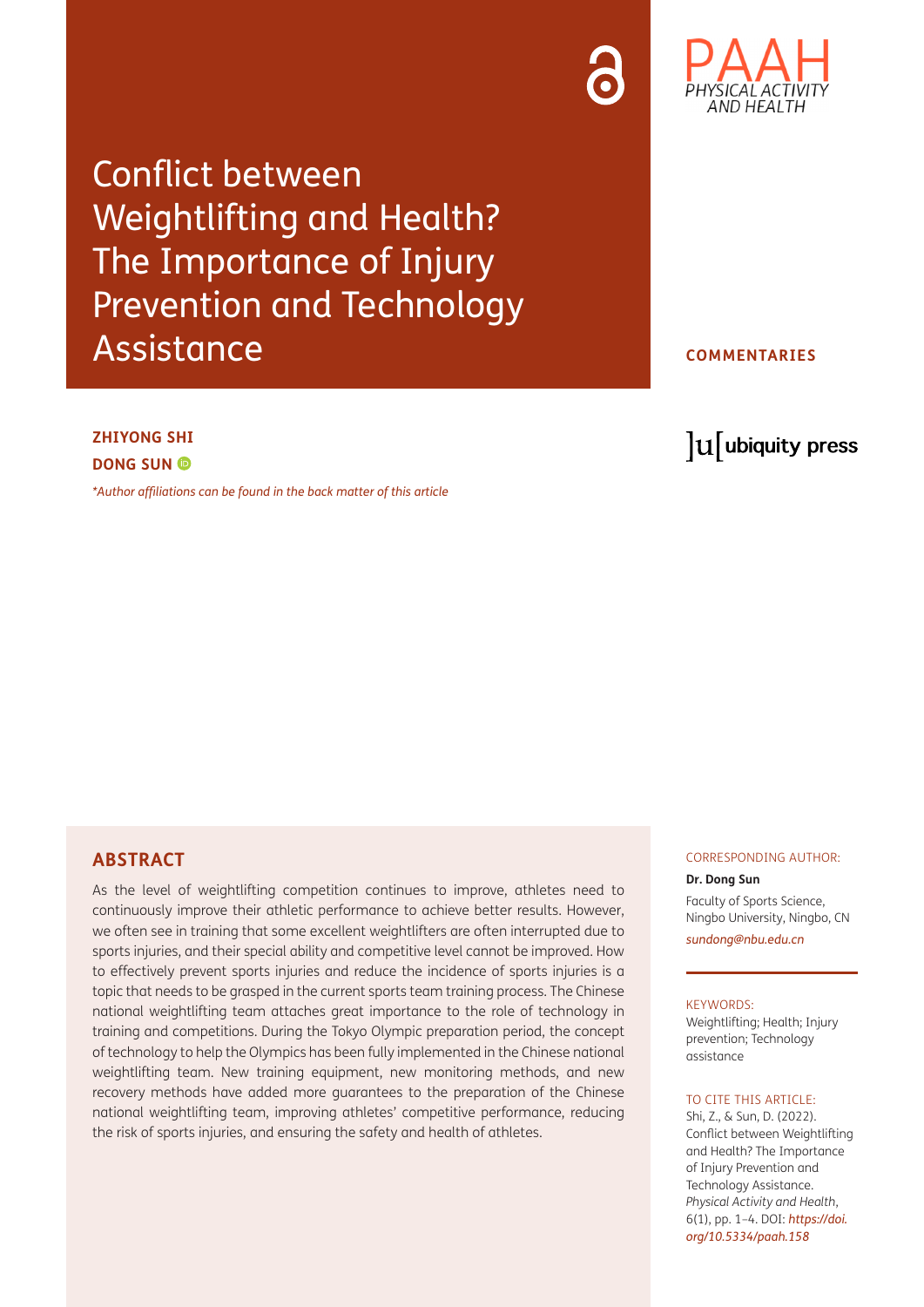# **INTRODUCTION**

Weightlifting is a sport with a long history. It involves grasping the barbell with both hands and performing reasonable technical movements. The maximum strength of the body is used to lift the barbell above the head. The weight of the lifted barbell is the basis for winning or losing. Weightlifting may seem simple, but it is a comprehensive test of the athlete's muscle strength, explosive power, and coordination ([Huebner](#page-3-1) *et al.*, 2020). From feet to legs, from hips to the abdomen, from shoulders to arms, the entire body must be traction with a complete power chain. Complete the snatch and clean and jerk. Unlike most people's impressions, weightlifting is not a sport that only requires "brute force". Weightlifting requires excellent technical movements, but in extreme weights, it is not easy to control technical movements ([Golshani](#page-3-1)  *et al.*[, 2018](#page-3-1)). When the athlete lifts, he needs to mobilize all the muscles of his body and hold his breath. The pressure in the body increases instantly ([Yasser et al. 2019\)](#page-3-1). If the technical movements are not controlled well, the waist, wrist, elbow, and shoulder are all easily injured [\(Soriano et al. 2019\)](#page-3-1).

For the Tokyo Olympics, the International Weightlifting Federation changed the competition level [\(Pichardo et al. 2019](#page-3-1)). The Chinese weightlifting team responded actively, adhering to keeping pace with the times and constantly innovating. Not only did it not regress, but on the contrary demonstrated a stronger dominance. The Chinese weightlifting team won 7 gold medals and 1 silver medal in the Tokyo Olympics. I won a gold medal with a total score of 364 kg. The result broke the previous world record that I had maintained (**[Figure 1](#page-1-0)**).



During the Tokyo Olympic period, the Chinese weightlifting team continuously researches the most advanced weightlifting training methods in the world and combines the physical fitness and strength characteristics to form a complete set of scientific weightlifting training methods for China ([Solberg et al. 2019\)](#page-3-1). The team makes full use of technology to help train with the wings of technology. The Chinese weightlifting team also pays attention to building a composite support team to do a good job in guaranteeing athletes' training, rehabilitation, scientific research, and medical care [\(Huebner & Perperoglou 2019\)](#page-3-1). The Chinese weightlifting team adheres to the concept of individual project team combat. From training to competition, from scientific research to medical affairs, from nutrition to recovery, it has organized several coaches (physical fitness, rehabilitation, and technology) and multidisciplinary researchers (biomechanics, physiology, psychology, and nutrition) combined teamwork (**[Figure 2](#page-2-0)**) [\(Yasser](#page-3-1)  [et al. 2019](#page-3-1)).

Shi and Sun **2** *Physical Activity and Health* DOI: [10.5334/paah.158](https://doi.org/10.5334/paah.158)

<span id="page-1-0"></span>**Figure 1** The key training factors for the elite weightlifting athlete.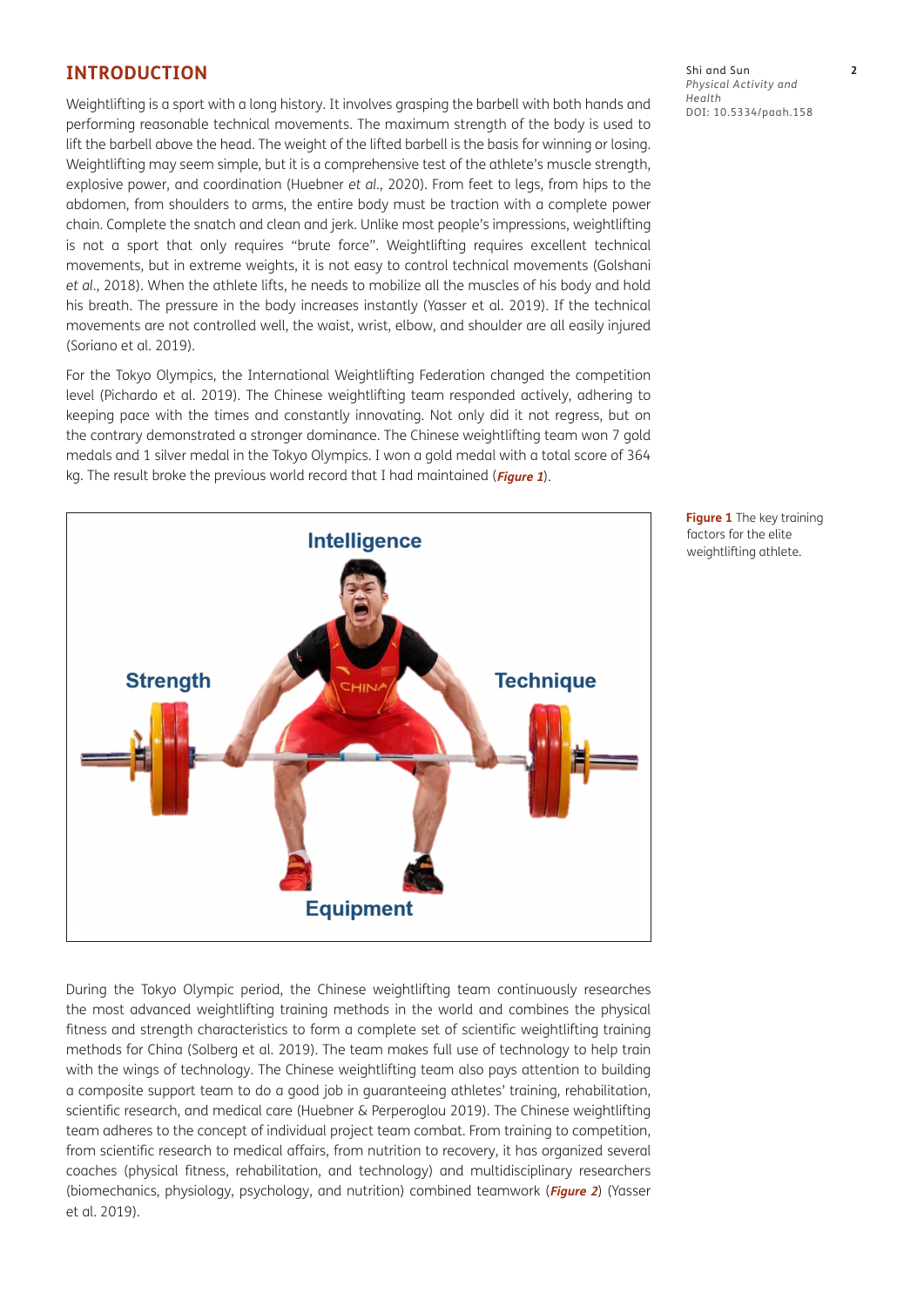

Shi and Sun **3** *Physical Activity and Health* DOI: [10.5334/paah.158](https://doi.org/10.5334/paah.158)

The National Weightlifting Team Training Hall of China has a scientific research monitoring laboratory and a body recovery laboratory. The scientific research monitoring laboratory is divided into a physical therapy area, a training monitoring area, a rehabilitation area, and a psychological training area (Liu *et al.* [2018](#page-3-1)). Biochemical analyzers, automatic electrolyte analyzers, etc. monitor the intensity and effect of athletes' training, which can intuitively detect the athlete's body's response to training intensity and training volume; biochemical indicator testing equipment such as hemoglobin testers can accurately reflect athletes' adaptation of training and the recovery of the body can help coaches develop training plans more scientifically, and help athletes reduce the hidden dangers of injuries [\(Golshani](#page-3-1) *et al.* 2018; Sun *et al*[., 2018](#page-3-1)). The compression cold therapy equipment in the body recovery laboratory has 9 treatment bags, which are placed on different parts of the body, which can produce a large area of ice-like effect and help athletes speed up circulation. Compression training equipment is tied to the upper limbs or lower limbs near the heart position, with 30% to 40% of the maximum strength training, you can achieve 100% of the maximum strength training effect, to a certain extent, can prevent athletes from sports injuries (Liu *et al.* [2011\)](#page-3-1).

In terms of sports equipment, the weightlifting shoes developed by Anta for me and my teammates are made of wear-resistant fiber, with a wear resistance of 2.5 times that of ordinary materials, and can withstand the weight of more than 14 adults. This weightlifting shoe has the characteristics of arch shock absorption, which can absorb the impact of the heel and reduce the athlete's risk of injury (Legg *et al.* [2017\)](#page-3-1). In addition, the weightlifting competition clothes provided by Anta also apply a unique lumbar support system, which can reduce muscle damage caused by being overweight and demonstrate the power of technology.

Athletes' success is inseparable from the team's efforts. In terms of scientific and technological assistance, the Chinese national weightlifting team has formed several major systems, including nutrition, rehabilitation, physical fitness, technical analysis, psychological and physiological and biochemical monitoring, including logistics support personnel, scientific and technical personnel, and they are always preparing for the athletes. Provide a full range of help, while rapidly improving the athlete's competitive level, but also pay more attention to the health of the athletes.

<span id="page-2-0"></span>**Figure 2** The integrated team for weightlifting Olympic champion.